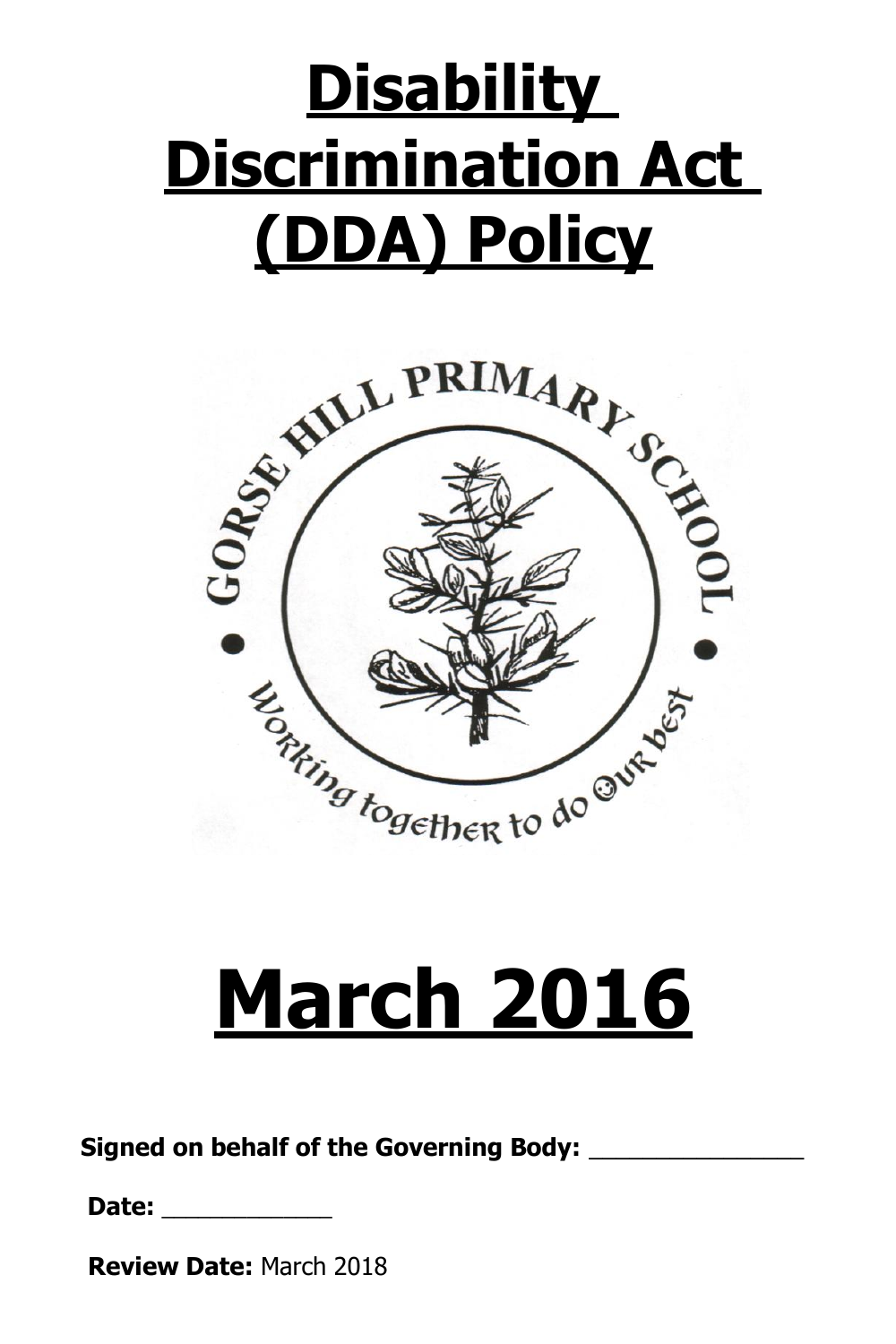## **Introduction**

At Gorse Hill Primary School we strive to ensure that the culture and ethos of the school are such that, whatever the abilities and needs of the school community, **everyone** is equally valued and treat one another with respect. This Policy is in line with our Safeguarding Policy.

Our definition of disability is:

- **1. "A person suffers a disability if he or she has a physical or mentalimpairment that has a substantial and long-term adverse effect on his or her ability to carry out normal day-to-day activities."**
- **2. "Physical or mental impairments can include sensory impairments (such as those affecting sight and hearing) and learning difficulties. The definition also covers certain medical conditions when they have a long-term and substantial effect on pupils' everyday lives."**

We recognise:

 $\circ$  Our duty under the Equality Act 2010, which superseded the Disability Discrimination Act (1995) as amended by the SENDA (2001)

"from September 2002, it will be unlawful for schools and LAs to discriminate against disabled pupils in their admissions and exclusions, education and associated services."

Schools and LA's must:

- o not treat disabled pupils less favourably; and
- o take reasonable steps to avoid putting disabled pupils at a substantial disadvantage (the 'reasonable adjustment' duty)
- o That Local Authority and school governors have the duty to publish Accessibility Strategies and Plans.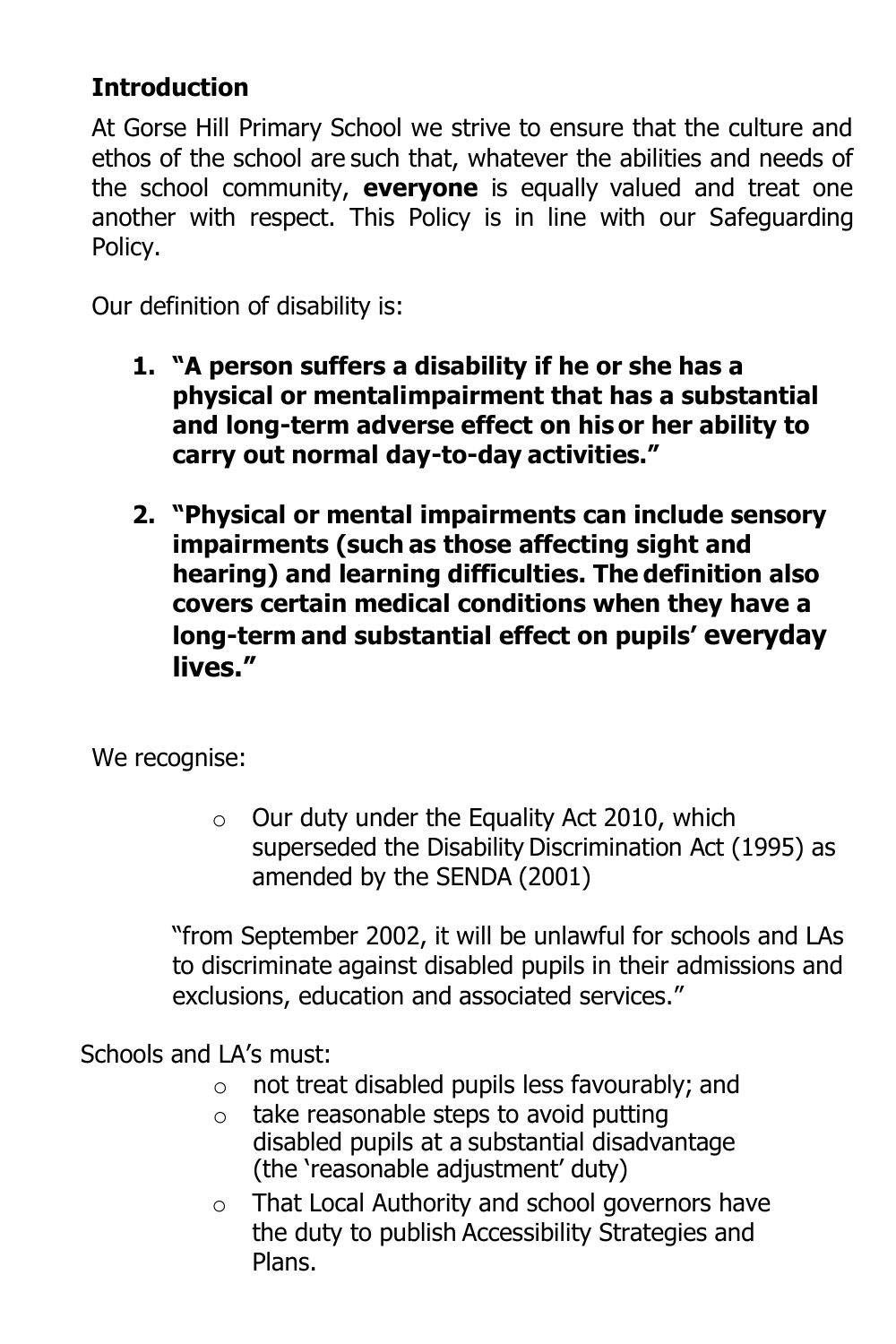These responsibilities will be taken into account when decisions are made concerning preparation for entry to the school, the curriculum, teaching and learning, classroom organisation, timetabling, grouping of pupils, homework, access to school facilities, activities to supplement the curriculum, school sports, school policies, breaks and lunchtimes, the serving of school meals, interaction with peers, assessment arrangements, school discipline and sanctions, school clubs and activities, school trips; arrangements for working with other agencies and the preparation of pupils for the next phase of education.

## **Scope of the Plan**

This plan covers the three main strands of the planning duty:

 $\triangleright$  Improving the physical environment of the school for the purpose of increasing the extent to which disabled pupils are able to take advantage of education and associated services.

Disability audit conducted by SEN Governor and SENCO annually and as needed. The results will contribute to any plans for improvements.

The Head Teacher to meet with the LA Officer, responsible for equality of access, to ensure the suitability of any proposed plans. Ensure that all current regulations are met. This included steps, kerbs, entrances and exits including escape routes, toilet and washing facilities.

The Special Education Needs and Disability Co-ordinator ensures that any physical aids are identified to ensure access to the curriculum for any child with a disability. Physical aids to access education include: ICT equipment, enlarged computer screens and keyboards, concept keyboards, switches, writing slopes and portable aids for children with motor co-ordination and poor hand/eye skills, such as specialist pencils.

Disability audit completed by SENDCO to be reviewed by Head Teacher/Assistant Head Teacher/SENDCO and SEND Governor.